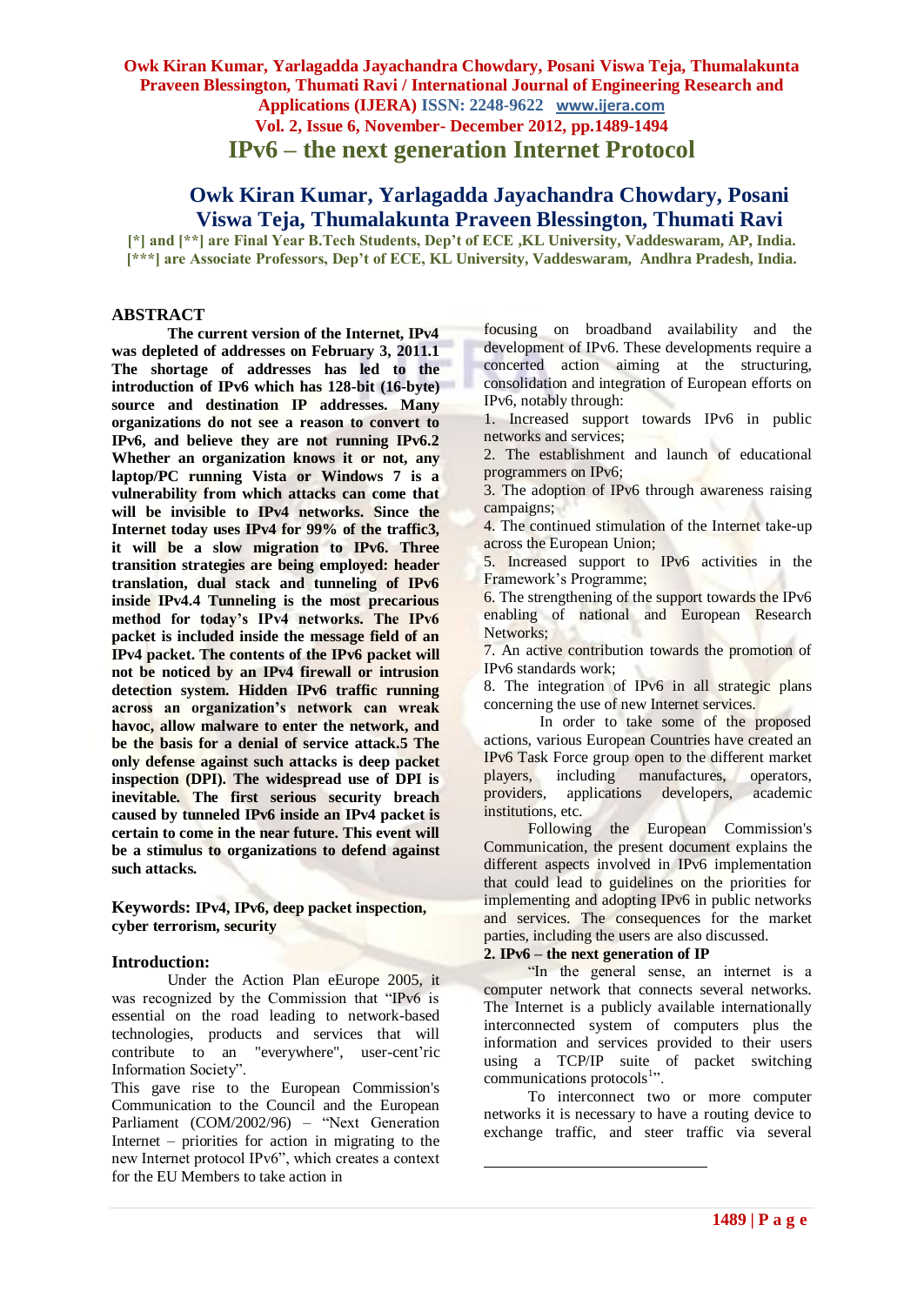**Vol. 2, Issue 6, November- December 2012, pp.1489-1494**

different nodes on the path across a network to its destination. The devices used to interconnect different networks are routers. Others devices with specific functions like gateways or bridge are also used. All network elements such as routers, switches, gateways, bridges, LAN cards, need to have at least one IP address.



**Figure 1: Use of routers**

Different IP packet networks are normally interconnected by Routers that have added functionality to permit accounting between the interconnected networks. In other configurations they act also as interworking devices between different protocols.

# **2.1 Major benefits of the IPv6 – Why change?**

The new version of IPv6 was conceived to replace the previous IPv4 standard that was adopted two decades ago as a robust, easily implemented standard.

 However IPv4 is being used successfully to support the communications systems in the emerging information society and has been updated to extend its useful life (e.g. NAT mechanism, IPsec protocol), MPLS, Tunneling). However its capabilities are somewhat limited in the following areas:

- Exhaustion of the IPv4 address space;
- $\triangleright$  Growth of the Internet and the maintenance of routing tables
- $\blacktriangleright$  Auto-configuration
- $\triangleright$  Mobility
- $\triangleright$  Security
- $\triangleright$  Quality of service

and the purpose of developing |IPv6 is to overcome these limitations.

The areas where IPv6 offers improvement are:

 **Expansion capacity for addressing and routing** – the IP address space is expanded from 32 bits to 128 bits, enabling a greatly increased number of address combinations, levels of hierarchical address organization and auto-configuration of addresses;

- **Simplified header format** the IPv6 basic header is only 40 bytes long in spite of the greatly increased address allocation;
- **Enhanced options support** several different, separate "extension headers" are defined, which enable flexible support for options without all of the header structure having to be interpreted and manipulated at every router point along the way;
- **Quality of service** the Flow Label and the Priority fields in the IPv6 header are used by a host to identify packets that need special handling by IPv6 routers, such as non-default quality of service or "realtime" service. This capability is important in that it needs to support applications that require some degree of consistent throughput, delay, and jitter;
- **Auto-configuration** adds the concept of dynamic assignment of part of the address space, based on geographic and topographic features of a given physical connection
- **Elimination of the need for NATs (network address translators)** – since the IP address space supports approximately  $3.4 \times 10^{38}$  possible combinations, the need for private addressing schemes behind NATs is unnecessary on grounds of address conservation;
- **Improved security with mandatory IPsec implementation** – IPv6 provides for integral support for authentication, privacy and data integrity measures, by requiring all implementations to support these features;
- **Mobility** mobile computers are assigned with at least two IPv6 addresses whenever they are roaming away from their home network. One (the home address) is permanent; the other (the IPv6 link-local address) is used temporarily. In addition, the mobile node will typically autoconfigure a globally-routable address at each new point of attachment. Every IPv6 router supports encapsulation, so every router is capable of serving as a home agent on the network(s) to which it is attached.

# **2.2 IP addressing architecture**

An IP address is a binary number, which identifies any user's computer directly connected to the Internet. An IPv4 address consists of 32 bits, but it is usually represented by a group of four numbers (8 bits hexadecimal), from 0 to 255 ranges and separated by full stops. An example of this representation is showed bellow **124.32.43.4**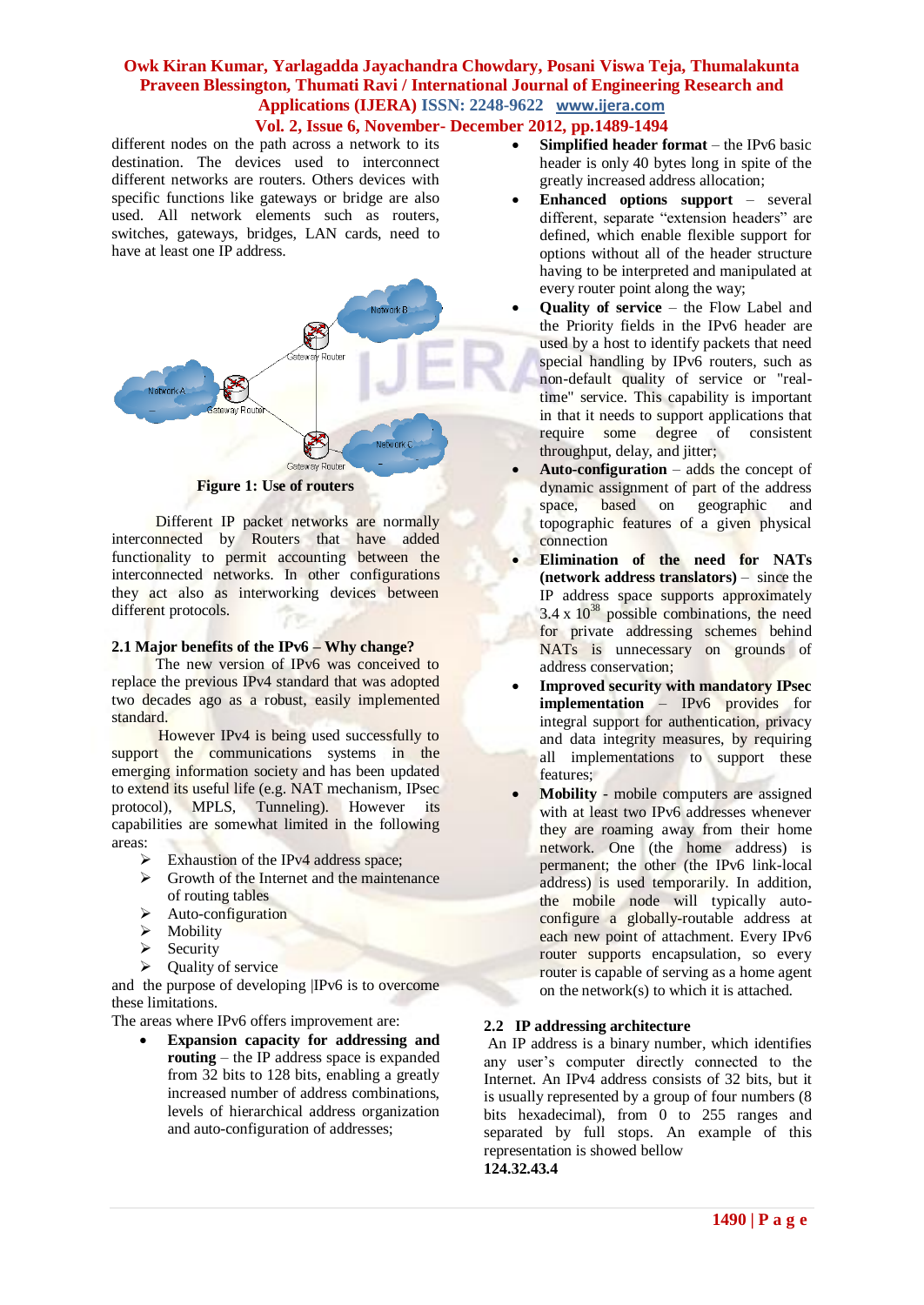# **Vol. 2, Issue 6, November- December 2012, pp.1489-1494**

Several domain names can also be linked to the same IP address, in effect similar to having more than one name for the same person.

The most recognized change from IPv4 to IPv6 is the length of network addresses. The IPv6 addresses have 128 bits length. The 128 bits provide approximately  $3.4x10^{38}$  separate values. An IPv6 address consists of eight numbers in the hexadecimal format, from 0 to 65535 (decimal) ranges and separated by a colon ":". An example of this new representation is showed following:

#### **FECA: 0000:234A:0043:AB45: FFFF: 9A3E:000B**

In other to compare with the IPv4 header next figure 3 shows the IPv6

# **00 01 02 03 04 05 06 07 08 09 10 11 12 13 14 15 16 17 18 19 20 21 22 23 24 25 26 27 28 29 30 31**

|                               | Π              | Version                                  | <b>Traffic Class</b> | <b>Flow Label</b> |                    |                  |
|-------------------------------|----------------|------------------------------------------|----------------------|-------------------|--------------------|------------------|
|                               | $\overline{2}$ |                                          | Payload Length       |                   | <b>Next Header</b> | <b>Hop Limit</b> |
|                               | $\overline{3}$ |                                          |                      |                   |                    |                  |
|                               | $\overline{4}$ | <b>Source Address</b>                    |                      |                   |                    |                  |
|                               | 5              | (128 bits)                               |                      |                   |                    |                  |
|                               | $6\phantom{a}$ |                                          |                      |                   |                    |                  |
|                               | $\overline{7}$ | <b>Destination Address</b><br>(128 bits) |                      |                   |                    |                  |
|                               | 8              |                                          |                      |                   |                    |                  |
|                               | 9              |                                          |                      |                   |                    |                  |
|                               | 10             |                                          |                      |                   |                    |                  |
| $\epsilon$<br>л.<br>$\sim$ 1. |                |                                          |                      |                   |                    |                  |

format header:

# **Figure 3: IPv6 Structure**

# **3. Services and Equipments**

The "converging" new generation communication networks are using and planning to use an IP based network infrastructure with multifunctional end-devices, always on, always reachable peer-to-peer, with mobility, quality of service and end-to-end security. Even non telecom industries such as music, radio and television will be supported in the IP environment. There are applications that need or will benefit from IPv6 such:

- Mobile broadband IP;
- Mobile IP broadcast;
- Peer to peer VoIP;
- Digital radio;
- iTV and IPTV:
- Grids:
- P2P multiplayer games;
- RFID:
- Control networks;
- Remote manufacturing systems;
- Sensor networks;
- Microsoft (native support of IPv6 in the next version of Windows – Longhorn).

There are also a few technologies that will support the migration to IPv6 like:

- Power line Communication;
- Wi-Fi;
- Wi-Max;
- ZigBee;
- Unlicensed Mobile Access (UMA).

#### **4. Migration**

The current IP-based network will gradually migrate from IPv4 to IPv6. Signaling interworking will need to be supported between the IPv6 network and the existing IPv4 network. Mapping of signaling between IPv6 and IPv4 is required. From the deployment point of view, there are three stages of evolution scenarios:

- First stage (stage 1): IPv4 ocean and IPv6 island;
- Second stage (stage 2): IPv6 ocean and IPv4 island;
- Third stage (stage 3): IPv6 ocean and IPv6 island.

There are several migration mechanisms from the IPv4 protocol to IPv6 protocol. The most discussed techniques are:

- Dual stack to allow IPv4 and IPv6 to coexist in the same devices and networks;
- Tunneling to avoid order dependencies when upgrading hosts, routers or regions;
- Translation to allow IPv6 only devices to communicate with IPv4 only devices.

Most of these techniques can be combined in a migration scenario to permit a smooth transition from IPv4 to IPv6. In the following subsections these three techniques are described briefly.

#### **4.1 Dual Stack Technique**

In this method it is proposed to implement two protocols stacks in the same device. The protocol stack used for each link depends on the device used at the other end of the link. Figure 4 shows this arrangement.



#### **Figure 4: Dual stack operation 4.2 Tunnelling Techniques**

Tunneling techniques are used in two phases in the migration to a fully IPv6 network. In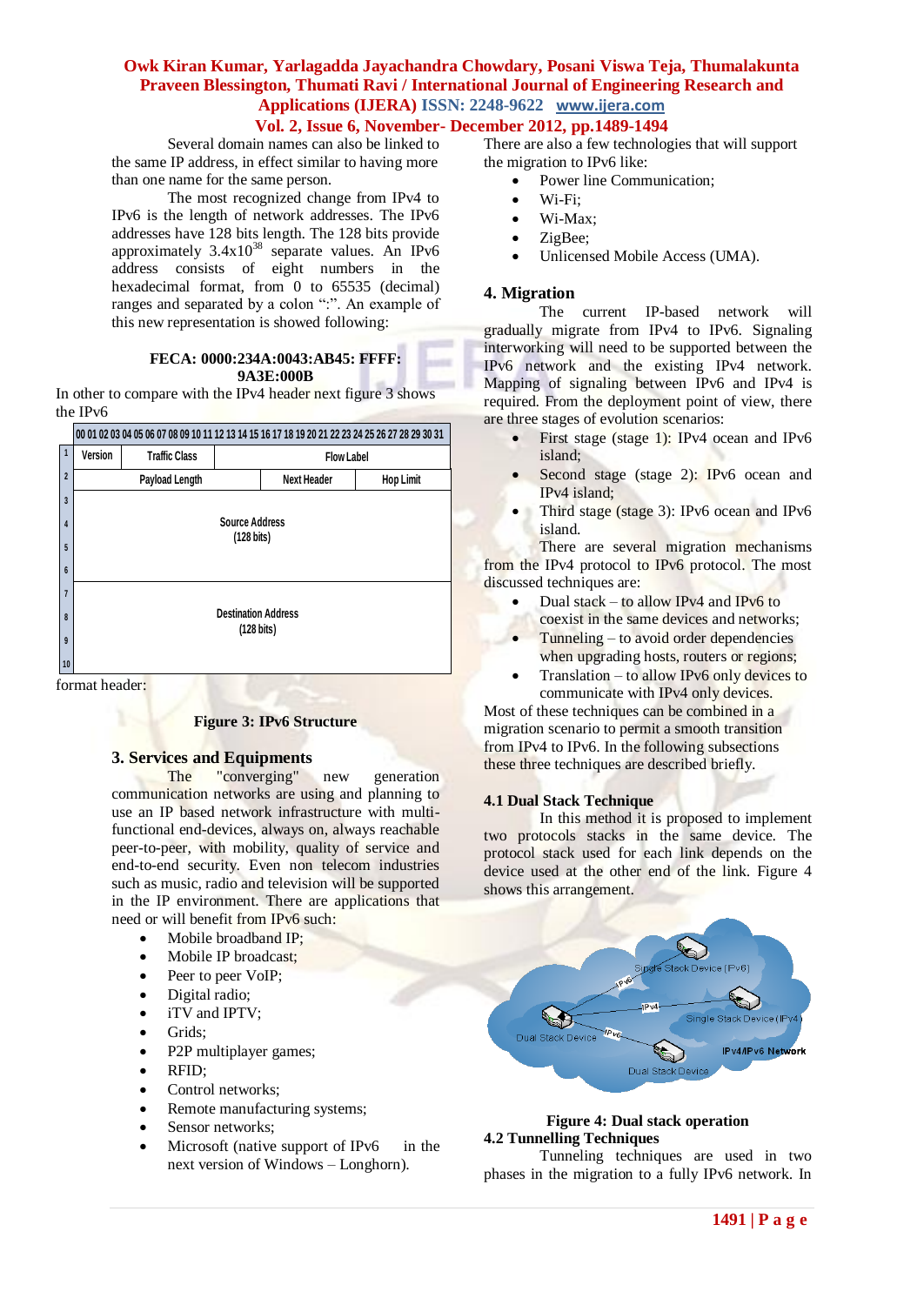# **Vol. 2, Issue 6, November- December 2012, pp.1489-1494**

the first phase the core of the network uses the IPv4 protocol and there are only small islands IPv6. Figure 5 shows this phase. The IPv6 protocol is encapsulated in IPv4 tunnels.



#### **Figure 5: IPv4 Tunneling with islands of IPv6 in and IPv4 core network (phase 1)**

In a second phase, when many nodes in the core of the network have already changed to IPv6, the situation is reversed and

IPv4 is encapsulated in IPv6 tunnels. The following figure shows this second phase.



#### **Figure 6: IPv6 Tunneling with islands of IPv4 in and IPv6 core network (phase 2) 4.3 Translation Techniques**

This technique uses a device, the NATPT (Network Address Translation – Protocol Translation) that translates in both directions between IPv4 and IPv6 at the boundary between an IPv4 network and an IPv6 network. Figure 7 shows this arrangement.



#### Network Address Translation - Protocol Translation

**Figure 7: the arrangement with Network Address Translation – Protocol Translation**

#### **4.4 Some Proposals**

As it was stated before that the solution for the migration from IPv4 to IPv6 will be a combination of the techniques described above.

The most preferable solution on the backbone of the IP Network is the use of the dual stack technique by ISPs and Network operators. This solution is already possible, because almost all hardware providers have already updated the software to support this technique.

In the access network, considering that there are many routers at the user's premises and these routers do not support IPv6 at present, the best solution is the use of the translation technique by access devices. In a further phase is possible to switch to the dual stack technique.

#### **5. Security**

"Security is the most common concern with regard to the Internet and to financial transactions via the Internet in particular. Security issues such as authenticating users, controlling access to resources, encrypting communications, and generally ensuring the privacy of transactions all need to be addressed" (European Commission).

The IPv6 is considered to have "Native Security" included by adding different extensions headers in the protocol. This security has the following characteristics:

- It works end-to-end it is possible to have IPsec services between a pair of hosts; the authentication is separate from the encryption;
- It has an Authentication Header (AH) this header refers to the entire packet; providing data integrity and authentication and mitigating the replay;
- It has an Encapsulating Security Payload (ESP) Header - encapsulated payload packet (tunnel); providing data integrity and authentication and/or confidentiality; mitigating the replay and limits sniffing when confidentiality is enabled.

Network Address Translation (NAT) appears to add little value in the IPv6 environment. With the increased capacity of addressing, there is no need to continue to use NATs to conserve addresses. The Firewalls have following functions:

- They enforce uniform policy at perimeter; They stop outsiders from performing
- dangerous operations;
- They provide a check point and scalable, centralized control.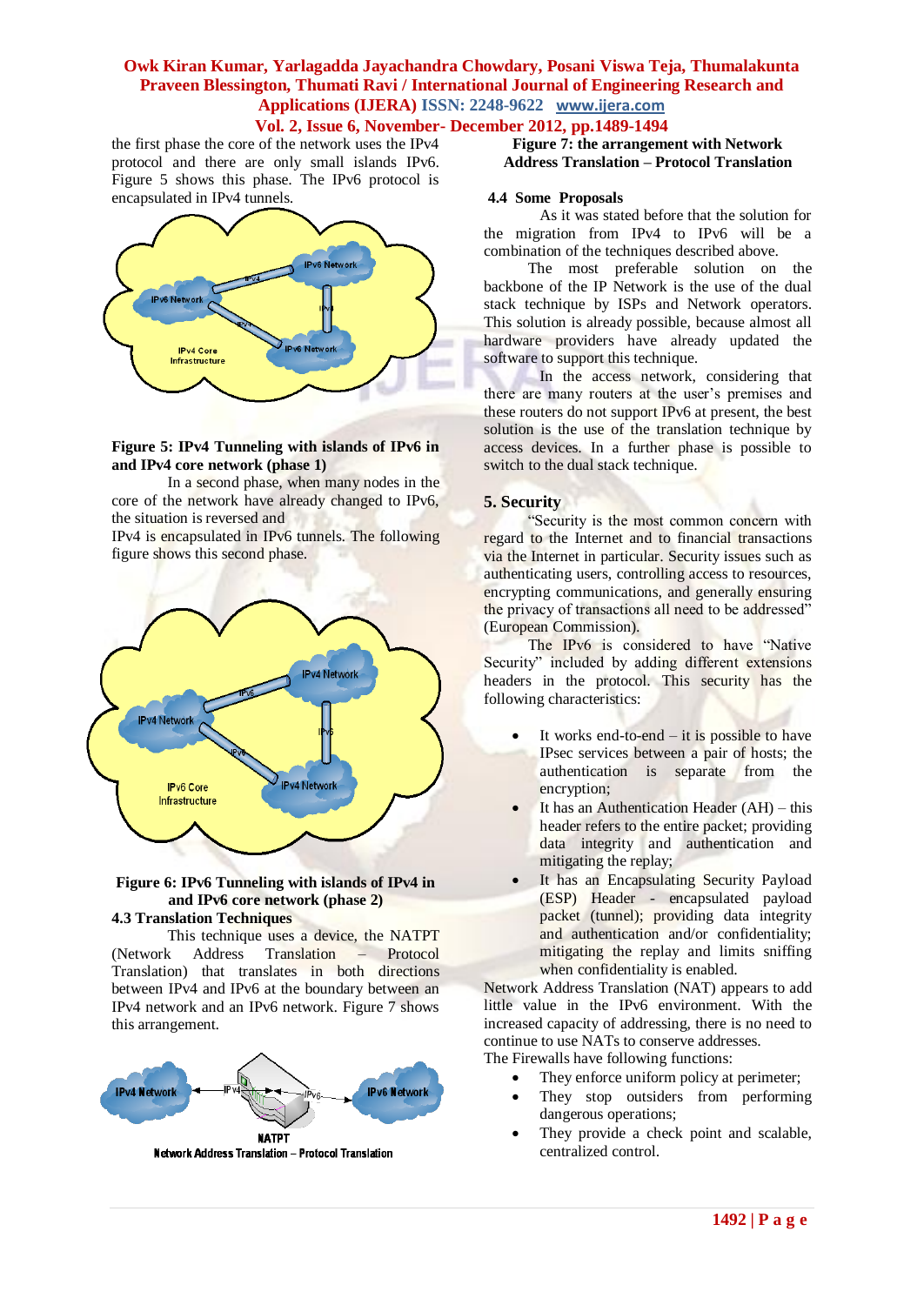# **Vol. 2, Issue 6, November- December 2012, pp.1489-1494**

In an IPv6 network end-to-end connectivity, tunneling and encryptions can conflict with this policy. To avoid these limitations, in an IPv6 network it is necessary to combine the firewall functions and the router functions in the same equipment and to locate it in the edge of the private network. See figure 8 below:



**Figure 8: Combined firewall and router**

# **6. IPv6 and the NGN**

The current IP network is in a process of transition from IPv4 to IPv6. Mobile access networks are one of the major potential application areas for IPv6. This is mainly due to the large address space of IPv6. Besides, a large percentile of packets in such networks will carry real time traffic such as voice or video. These applications are expected to be important for IPv6, as they may depend heavily on the QoS mechanism in IPv6 networks. Nevertheless 3GPP is considering using IPv4 addresses initially instead of IPv6 addresses.

From the signaling point of view, the IPv6 protocol has many features related to QoS and other capabilities. By utilizing IPv6 features, such as ease of defining explicit route, flow labeling capability and improved support for extensions and options like hop-by-hop option header or destination option header, it is possible to improve the efficiency of IPv6 networks without modifying the existing signaling protocols.

#### **7. Standards and tests**

The IETF (Internet Engineering Task Force) created a working group to develop the IPv6 protocol. The "IPv6 Working Group" is responsible for the specification and standardization of the Internet Protocol version 6 (IPv6). IETF produced several specifications and protocols; these can be found at the following URL:

#### **http://playground.sun.com/pub/ipng/html/specs/s pecifications.htm**

The core IPv6 standards are widely implemented and are starting to see global deployment.

A European IPv6 Task Force has also been created. Delegates of the different national Task Forces take part. The link for the documents prepared for this TF is showed:

# **http://www.ec.ipv6tf.org/in/i-documentos.php**

Another organization founded to promote de IPv6 protocol and implementation was the IPv6 Forum. IPv6 Forum is a world-wide consortium of leading Internet vendors, Research & Education Networks, with a clear mission to promote IPv6 by dramatically improving the market and user awareness of IPv6, creating a quality and secure Next Generation Internet and allowing world-wide equitable access to knowledge and technology. To achieve these proposals the IPv6 FORUM will:

- Establish an open, international FORUM of IPv6 expertise;
- Share IPv6 knowledge and experience among members;

 Promote new IPv6-based applications and global solutions;

- Promote interoperable implementations of IPv6 standards;
- Co-operate to achieve end-to-end quality of service;
- Resolve issues that create barriers to IPv6 deployment.

The web site from this forum can be found in: **http://www.ipv6forum.com**

The European Commission has been instrumental in providing necessary funding for the research and development of IPv6 related issues. In particular, and in response to the conclusions of the Stockholm Summit, the Commission stepped up its R&D efforts. A large number of IPv6 projects are currently operational, including two large-scale IPv6 trials, namely 6NET and Euro6IX.

These trials are fully complementary to the efforts deployed at national level and at European level in the context of initiatives such as GEANT.

# **8. Possible actions**

In order to complete some of the actions proposed by the Commission and the European Task Force, guidelines should be developed to help the operators and the users gradually take the necessary steps to start the migration to IPv6 and in a near future to adopt the new version of IP protocol (IPv6).

Technical guidance is a valuable way to promote the adoption of IPv6 in public networks and services.

#### **CONCLUSION:**

The deployment of IPv6 is important to the future health of the Internet. The dwindling supply of available IPv4 addresses has been broadly documented, as have the challenges faced by those wishing to migrate to IPv6. In terms of hard data, however, industry and academia have had little visibility into the rate of IPv6 deployment in the Internet.

Near the conclusion of our one-year measurement period, we were seeing nearly 4 Tbps of traffic when averaged over a full day. We